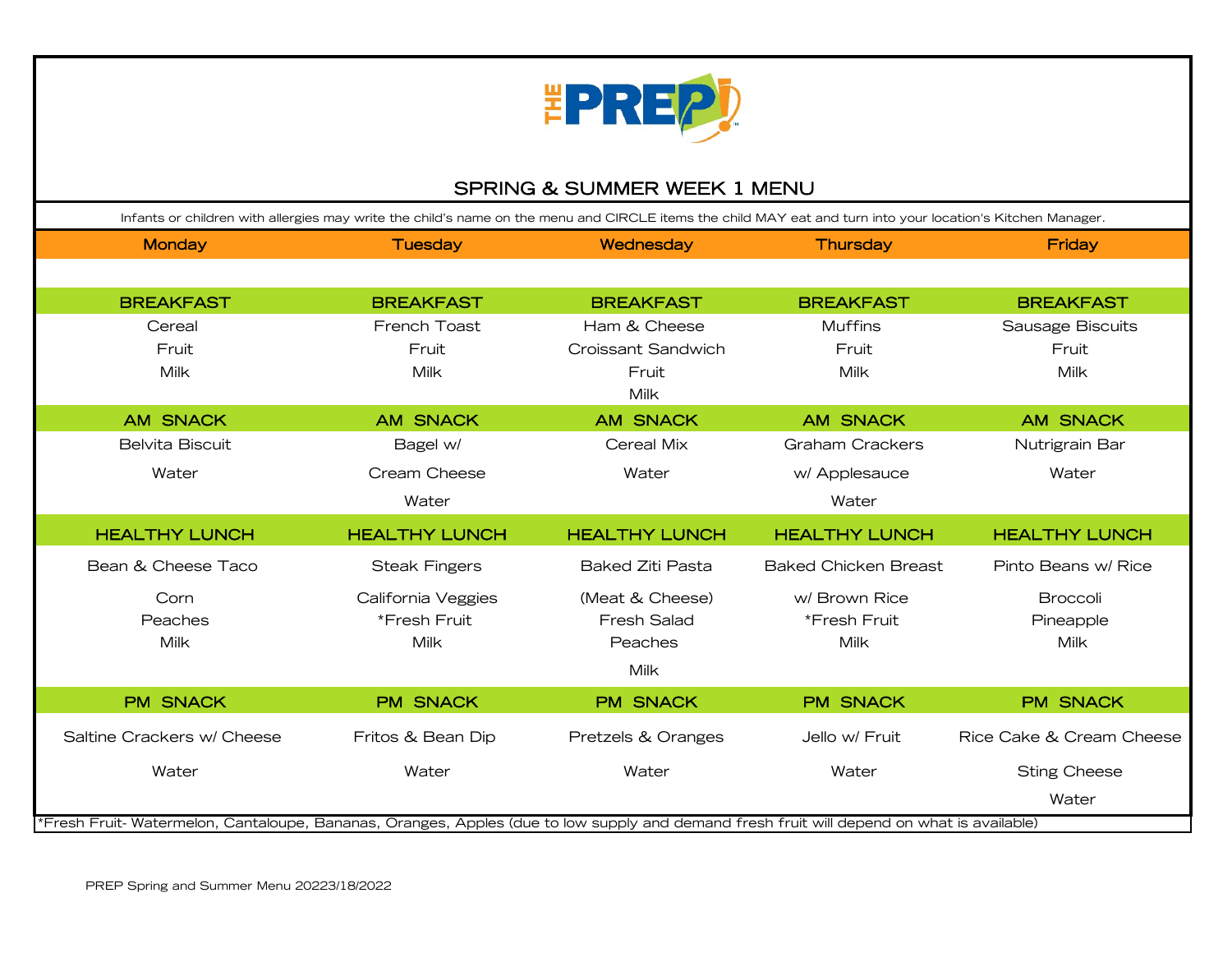

# SPRING & SUMMER WEEK 2 MENU

| Infants or children with allergies may write the child's name on the menu and CIRCLE items the child MAY eat and turn into your location's Kitchen Manager. |                       |                                       |                       |                              |
|-------------------------------------------------------------------------------------------------------------------------------------------------------------|-----------------------|---------------------------------------|-----------------------|------------------------------|
| <b>Monday</b>                                                                                                                                               | <b>Tuesday</b>        | Wednesday                             | <b>Thursday</b>       | Friday                       |
|                                                                                                                                                             |                       |                                       |                       |                              |
| <b>BREAKFAST</b>                                                                                                                                            | <b>BREAKFAST</b>      | <b>BREAKFAST</b>                      | <b>BREAKFAST</b>      | <b>BREAKFAST</b>             |
| Oatmeal                                                                                                                                                     | Waffles w/ Sun Butter | Sausage Roll                          | Bagel w/ Cream Cheese | <b>Fruit Smoothie</b>        |
| Fruit                                                                                                                                                       | or Wow Butter & Fruit | Fruit                                 | Fruit                 |                              |
| <b>Milk</b>                                                                                                                                                 | <b>Milk</b>           | Milk                                  | Milk                  |                              |
| <b>AM SNACK</b>                                                                                                                                             | <b>AM SNACK</b>       | <b>AM SNACK</b>                       | <b>AM SNACK</b>       | <b>AM SNACK</b>              |
| Fig Bar                                                                                                                                                     | Yogurt & Wafers       | Kellogg's Bar                         | Goldfish & Bananas    | Nature Valley Oatmeal<br>Bar |
| Water                                                                                                                                                       | Water                 | Water                                 | Water                 | Water                        |
|                                                                                                                                                             |                       |                                       |                       |                              |
| <b>HEALTHY LUNCH</b>                                                                                                                                        | <b>HEALTHY LUNCH</b>  | <b>HEALTHY LUNCH</b>                  | <b>HEALTHY LUNCH</b>  | <b>HEALTHY LUNCH</b>         |
| <b>Fish Sticks</b>                                                                                                                                          | Italian Pasta Salad   | Meatballs w/ Marinera &<br>Mozzarella | Quesadillas           | <b>Cheese Burgers</b>        |
| Peas & Carrots                                                                                                                                              | <b>Fresh Carrots</b>  | <b>Broccoli</b>                       | Green Beans           | <b>Tater Tots</b>            |
| Pineapple Tidbits                                                                                                                                           | *Fresh Fruits         | Pears                                 | *Fresh Fruit          | <b>Fruit Cocktail</b>        |
| Milk & Water                                                                                                                                                | Milk & Water          | Milk & Water                          | Milk & Water          | Milk & Water                 |
|                                                                                                                                                             |                       |                                       |                       |                              |
| <b>PM SNACK</b>                                                                                                                                             | <b>PM SNACK</b>       | <b>PM SNACK</b>                       | <b>PM SNACK</b>       | <b>PM SNACK</b>              |
| Chips & Guacamole                                                                                                                                           | Cheez-Its             | Peaches                               | <b>Trail Mix</b>      | Fresh Veggies                |
| Water                                                                                                                                                       | & Raisins             | & Cottage Cheese                      | Water                 | w/ Ranch                     |
|                                                                                                                                                             | Water                 | Water                                 |                       | Water                        |
| *Fresh Fruit-Watermelon, Cantaloupe, Bananas, Oranges, Apples (due to low supply and demand fresh fruit will depend on what is available)                   |                       |                                       |                       |                              |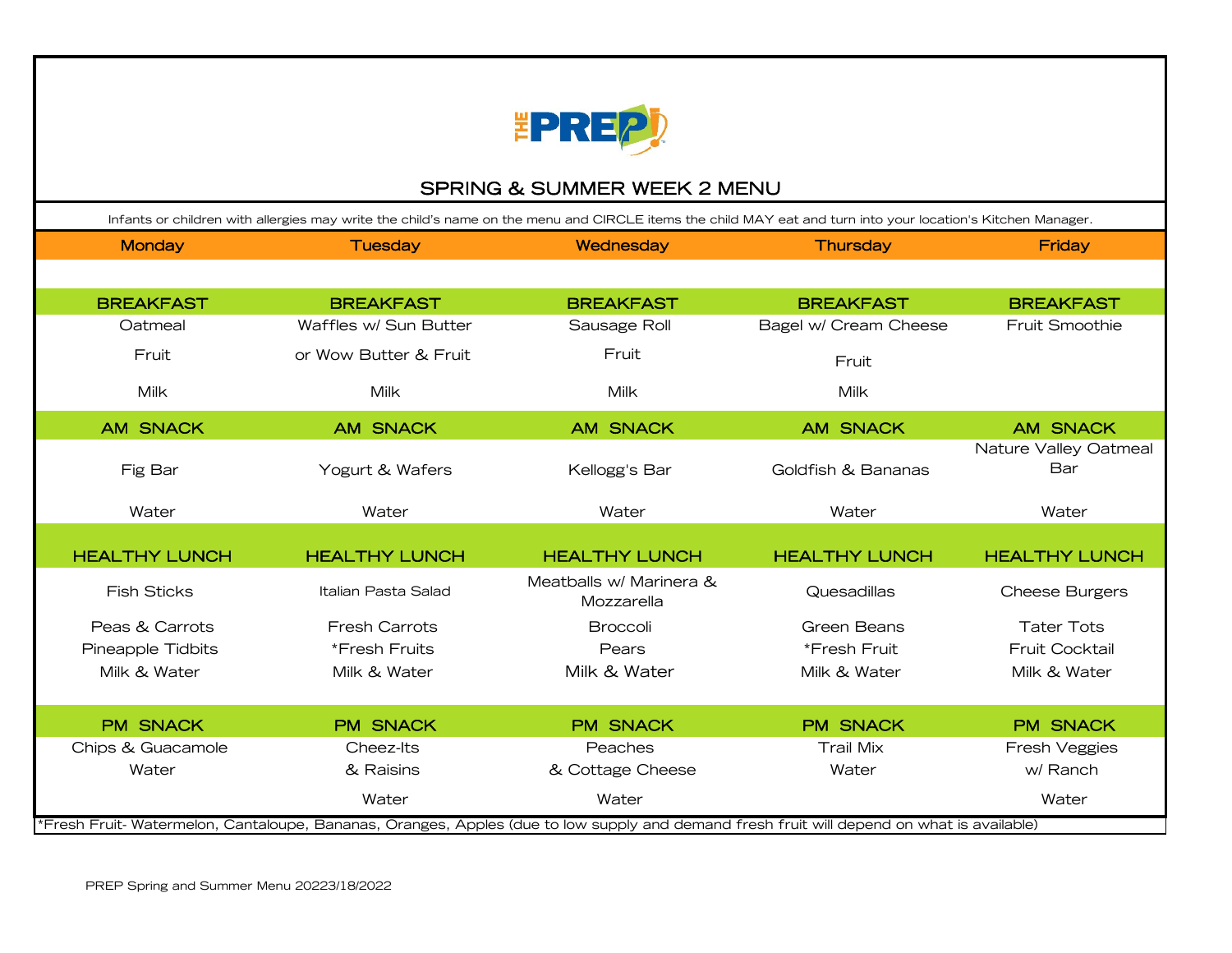

#### SPRING & SUMMER WEEK 3 MENU

| Infants or children with allergies may write the child's name on the menu and CIRCLE items the child MAY eat and turn into your location's Kitchen Manager. |                               |                                     |                               |                          |
|-------------------------------------------------------------------------------------------------------------------------------------------------------------|-------------------------------|-------------------------------------|-------------------------------|--------------------------|
| <b>Monday</b>                                                                                                                                               | <b>Tuesday</b>                | Wednesday                           | <b>Thursday</b>               | <b>Friday</b>            |
|                                                                                                                                                             |                               |                                     |                               |                          |
| <b>BREAKFAST</b>                                                                                                                                            | <b>BREAKFAST</b>              | <b>BREAKFAST</b>                    | <b>BREAKFAST</b>              | <b>BREAKFAST</b>         |
| Cereal                                                                                                                                                      | French Toast                  | Pancakes                            | <b>Muffins</b>                | Sausage Biscuits         |
| Fruit                                                                                                                                                       | Fruit                         | Fruit                               | Fruit                         | Fruit                    |
| Milk                                                                                                                                                        | Milk                          | Milk                                | Milk                          | <b>Milk</b>              |
|                                                                                                                                                             |                               |                                     |                               |                          |
| <b>AM SNACK</b>                                                                                                                                             | <b>AM SNACK</b>               | <b>AM SNACK</b>                     | <b>AM SNACK</b>               | <b>AM SNACK</b>          |
| <b>Muffins</b>                                                                                                                                              | Cheerios & Bananas            | Kellogg's Bar                       | <b>Biscuits &amp; Jelly</b>   | Nutrigrain               |
| Water                                                                                                                                                       | Water                         | Water                               | Water                         | Water                    |
|                                                                                                                                                             |                               |                                     |                               |                          |
| <b>HEALTHY LUNCH</b>                                                                                                                                        | <b>HEALTHY LUNCH</b>          | <b>HEALTHY LUNCH</b>                | <b>HEALTHY LUNCH</b>          | <b>HEALTHY LUNCH</b>     |
| <b>Chicken Nuggets</b>                                                                                                                                      | Chili Mac                     | Turkey & Cheese Grilled<br>Sandwich | Cheese Enchilada<br>Casserole | Tuna Pasta Salad         |
| <b>Mashed Potatoes</b>                                                                                                                                      | Green Beans                   | <b>Fresh Veggies</b>                | Corn                          | Carrots                  |
| Pineapple                                                                                                                                                   | Mandarin Oranges              | Fresh Fruit                         | Fresh Fruit                   | Peaches                  |
| Milk & Water                                                                                                                                                | Milk & Water                  | Milk & Water                        | Milk & Water                  | Milk & Water             |
|                                                                                                                                                             |                               |                                     |                               |                          |
|                                                                                                                                                             |                               |                                     |                               |                          |
| <b>PM SNACK</b>                                                                                                                                             | <b>PM SNACK</b>               | <b>PM SNACK</b>                     | <b>PM SNACK</b>               | <b>PM SNACK</b>          |
| Pretzels & Oranges                                                                                                                                          | Rice Cakes w/ Cream<br>Cheese | Saltine Crackers &<br>Cheese        | Gardetto's Trail Mix          | Garlic Bread w/ Marinara |
| Water                                                                                                                                                       | Water                         | Water                               | Water                         | Water                    |
|                                                                                                                                                             |                               |                                     |                               |                          |
| *Fresh Fruit-Watermelon, Cantaloupe, Bananas, Oranges, Apples (due to low supply and demand fresh fruit will depend on what is available)                   |                               |                                     |                               |                          |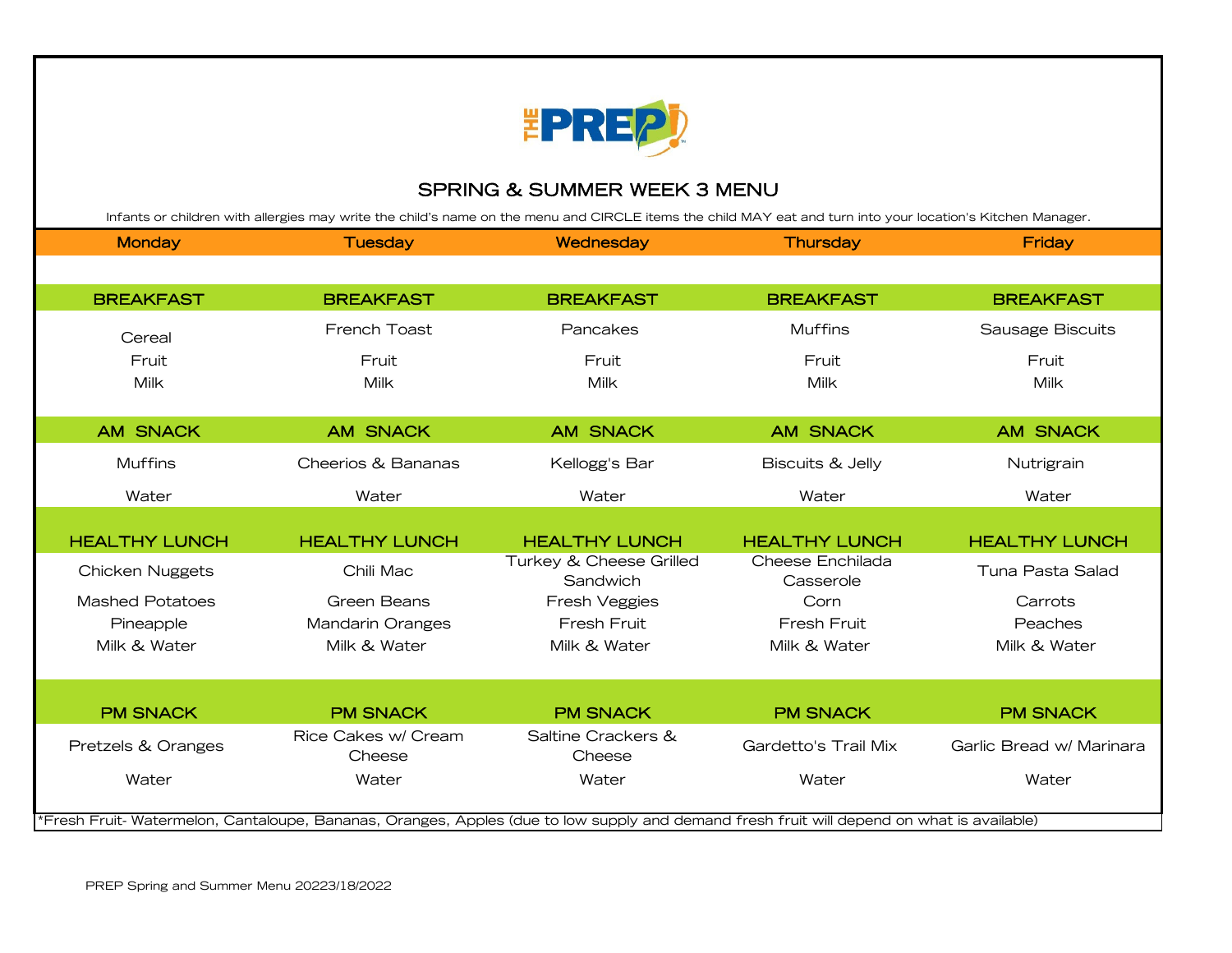

### SPRING & SUMMER WEEK 4 MENU

Infants or children with allergies may write the child's name on the menu and CIRCLE items the child MAY eat and turn into your location's Kitchen Manager.

| <b>Monday</b>                                                                                                                              | <b>Tuesday</b>       | Wednesday                             | <b>Thursday</b>      | Friday                |
|--------------------------------------------------------------------------------------------------------------------------------------------|----------------------|---------------------------------------|----------------------|-----------------------|
|                                                                                                                                            |                      |                                       |                      |                       |
| <b>BREAKFAST</b>                                                                                                                           | <b>BREAKFAST</b>     | <b>BREAKFAST</b>                      | <b>BREAKFAST</b>     | <b>BREAKFAST</b>      |
| Sausage Links & Hashbrowns                                                                                                                 | Oatmeal              | Scrambled Eggs & Bacon                | Cinnamon Rolls       | Waffles               |
| Fruit                                                                                                                                      | Fruit                | Fruit                                 | Fruit                | Fruit                 |
| Milk                                                                                                                                       | Milk                 | <b>Milk</b>                           | Milk                 | <b>Milk</b>           |
|                                                                                                                                            |                      |                                       |                      |                       |
| <b>AM SNACK</b>                                                                                                                            | <b>AM SNACK</b>      | <b>AM SNACK</b>                       | <b>AM SNACK</b>      | <b>AM SNACK</b>       |
| Nature Valley Bar                                                                                                                          | Goldfish & Raisins   | Fig Bar                               | Yogurt & Wafers      | Cereal Mix            |
| Water                                                                                                                                      | Water                | Water                                 | Water                | Water                 |
| <b>HEALTHY LUNCH</b>                                                                                                                       | <b>HEALTHY LUNCH</b> | <b>HEALTHY LUNCH</b>                  | <b>HEALTHY LUNCH</b> | <b>HEALTHY LUNCH</b>  |
| <b>BBQ Chicken Sandwich</b>                                                                                                                | Quesadillas          | Meatballs w/ Marinara &<br>Mozzarella | Italian Pasta Salad  | Cheese Burger         |
| California Veggies                                                                                                                         | Pinto Beans          | <b>Broccoli</b>                       | <b>Fresh Carrots</b> | <b>Tater Tots</b>     |
| Pineapple Tidbits                                                                                                                          | *Fresh Fruits        | Pears                                 | *Fresh Fruit         | <b>Fruit Cocktail</b> |
| Milk & Water                                                                                                                               | Milk & Water         | Milk & Water                          | Milk & Water         | Milk & Water          |
|                                                                                                                                            |                      |                                       |                      |                       |
| <b>PM SNACK</b>                                                                                                                            | <b>PM SNACK</b>      | <b>PM SNACK</b>                       | <b>PM SNACK</b>      | <b>PM SNACK</b>       |
| Corn Chips & Cheese Dip                                                                                                                    | Fresh Veggies        | Fruit & Cheese                        | Jello w/ Fruit       | Pretzels & Oranges    |
| Water                                                                                                                                      | w/ Ranch             | Water                                 | Water                | Water                 |
|                                                                                                                                            | Water                |                                       |                      |                       |
| *Fresh Fruit- Watermelon, Cantaloupe, Bananas, Oranges, Apples (due to low supply and demand fresh fruit will depend on what is available) |                      |                                       |                      |                       |